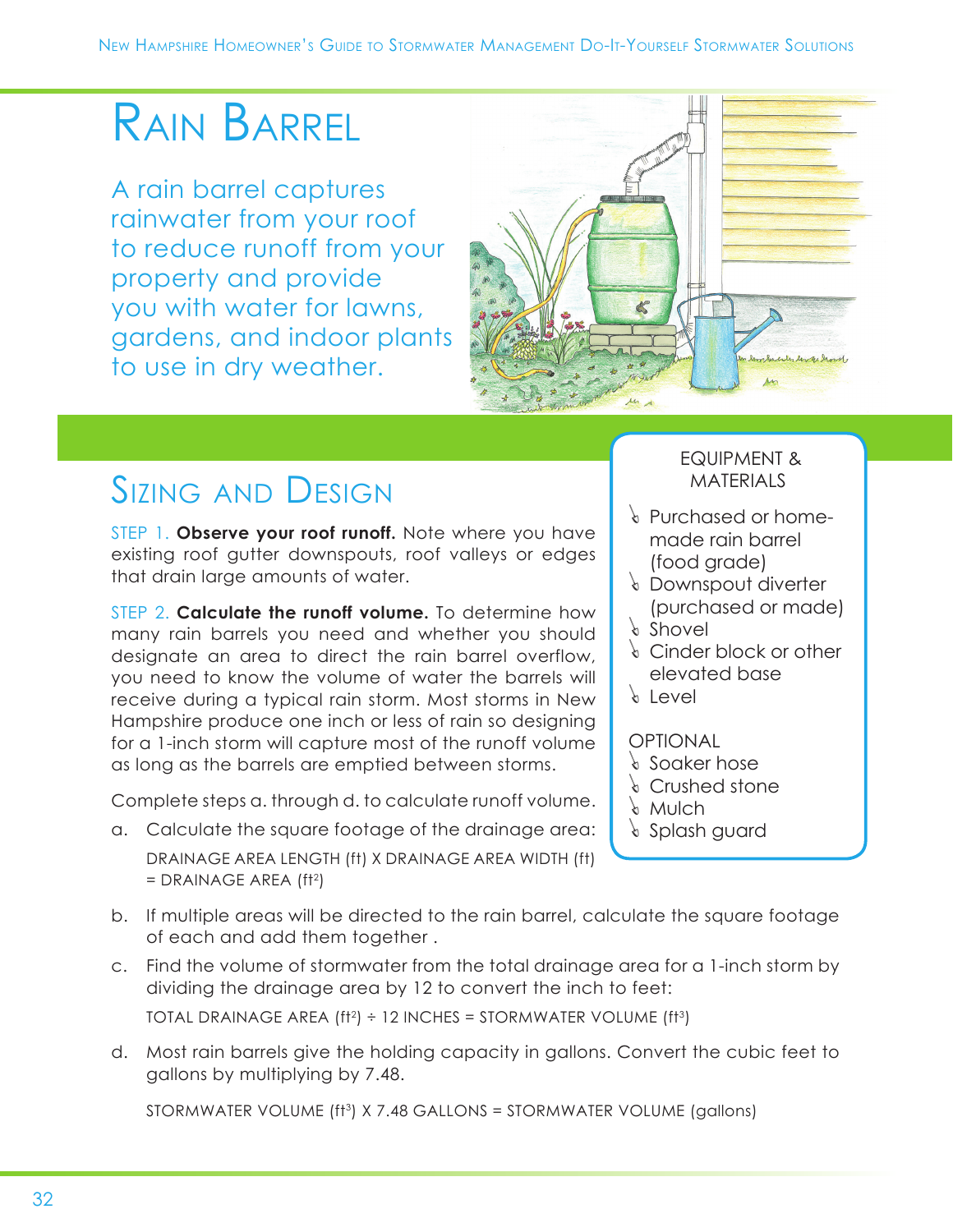STEP 3. **Determine how many rain barrels are needed.** Attempt to capture the volume from a one-inch storm.

STORMWATER VOLUME (gallons) ÷ RAIN BARREL STORAGE CAPACITY (gallons) = NUMBER OF RAIN BARRELS NEEDED

STEP 4. **Address the overflow.** Be sure to note where the overflow will go during large storms. Avoid directing the overflow next to building foundations. Plan to use a splash guard, install a soaker hose, or build a slight swale to direct overflow away from your home and into an area where it can be absorbed, such as a naturally vegetated area, a rain garden, or dry well.

### Installation

STEP 1. **Level the area.** Once you have determined where you want your rain barrels to go, level the ground surface. You can use crushed stone or mulch to stabilize the ground.

STEP 2. **Install blocks or stand.** Elevating the rain barrel is necessary to allow room for a watering can, bucket, or hose attachment under the spigot. Elevating the barrels will also create stronger water pressure. Place the blocks or other materials to create a stand on the leveled ground and recheck for level. Adjust as needed to achieve level.

STEP 3. **Connect the downspout to the rain barrel.** Flow diverters allow you to easily direct flow from your gutter downspout into your rain barrel during warm seasons. They can be closed during winter month, which allows your gutter to operate normally. To install the diverter, temporarily place the rain barrel on the blocks to mark where the diverter needs to be installed. Cut the gutter with a hand saw and install the diverter per the instructions, at a height that allows the water to flow from the diverter into the barrel. If not using a flow diverter, the gutter downspout can be directed or connected directly to the barrel.

#### STEP 4. **Install the rain barrel.**

- a. Place the rain barrel on the blocks or stand.
- b. Direct flow from gutter downspout or diverter into the barrel.
- c. Cover the open top of the rain barrel with screen to prevent mosquitoes from breeding in the standing water and to reduce the amount of debris entering the barrel. Most rain barrels that you purchase pre-made will come with a screened cover.
- d. Direct the overflow hose from the rain barrel to a vegetated area or another stormwater practice, where it can soak into the ground.

TIP: If more than one rain barrel will be needed to capture a one-inch storm:

- Rain barrels can be linked together so that the overflow from one goes into the next.
- You can plan to capture smaller storms and designate an area to receive overflow.

TIP: Your rain barrel must be secured on a firm, level surface. A full, 55-gallon rain barrel weighs over 400 pounds.